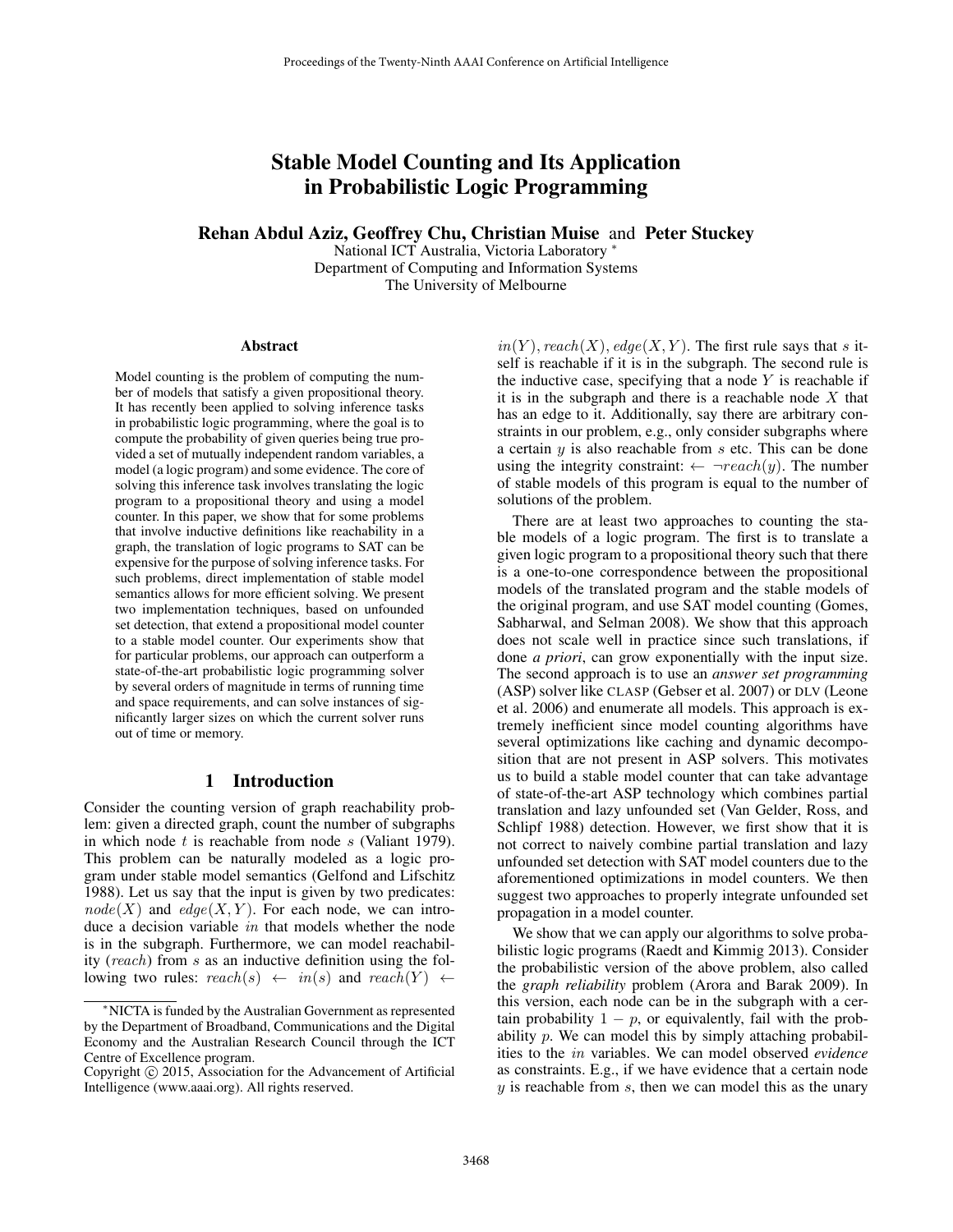*constraint* (not rule):  $reach(y)$ . The goal of the problem is to calculate the probability of node  $t$  being reachable from node s given the evidence. The probabilistic logic programming solver PROBLOG2 (Fierens et al. 2011) approaches this inference task by reducing it to weighted model counting of the translated propositional theory of the original logic program. We extend PROBLOG2 to use our implementation of stable model counting on the original logic program and show that our approach is more scalable.

#### 2 Preliminaries

We consider propositional variables  $\mathcal{V}$ . Each  $v \in \mathcal{V}$  is (also) a positive literal, and  $\neg v, v \in V$  is a negative literal. Negation of a literal,  $\neg l$  is  $\neg v$  if  $l = v$ , and v if  $l = \neg v$ . An assignment  $\theta$  is a set of literals which represents the literals which are true in the assignment, where  $\forall v \in V$ .  $\{v, \neg v\} \nsubseteq \theta$ . If o is a formula or assignment, let  $vars(o)$  be the subset of V appearing in o. Given an assignment  $\theta$ , let  $\theta^+$  =  $\{v \in \theta \mid v \in \mathcal{V}\}\$ and  $\theta^- = \{\neg v \in \theta \mid v \in \mathcal{V}\}\$ . Two assignments  $\theta_1$  and  $\theta_2$  *agree on variables*  $V \subseteq V$ , written  $\theta_1 =_V \theta_2$ , if  $vars(\theta_1^+) \cap V = vars(\theta_2^+) \cap V$  and  $vars(\theta_1^-) \cap V = vars(\theta_2^-) \cap V$ . Given a partial assignment  $\theta$  and a Boolean formula F, let  $F|_\theta$  be the *residual* of F w.r.t.  $\theta$ .  $F|_{\theta}$  is constructed from F by substituting each literal  $l \in \theta$  with *true* and each literal  $\neg l \in \theta$  with false and simplifying the resulting formula. For a formula F, count  $(F)$  is the number of assignments to  $vars(F)$  that satisfy F.

#### 2.1 DPLL-Based Model Counting

State of the art SAT model counters are very similar to SAT solvers, but have three important optimisations. The first optimisation is to count solution *cubes*(i.e., partial assignments  $\theta$ ,  $vars(\theta) \subseteq V$  whose every extension is a solution) instead of individual solutions. Consider the Boolean formula:  $F_1 = \{\neg b \lor a, \neg c \lor \neg a \lor b, \neg d \lor c, \neg e \lor c\}$ . Suppose the current partial assignment is  $\{a, b, c\}$ . The formula is already satisfied irrespective of values of  $d$  and  $e$ . Instead of searching further and finding all 4 solutions, we can stop and record that we have found a solution cube containing  $2^k$  solutions, where  $k$  is the number of unfixed variables.

The second important optimisation is caching. Different partial assignments can lead to identical subproblems which contain the same number of solutions. By caching such counts, we can potentially save significant repeated work. For a formula F and an assignment  $\theta$ , the number of solutions of F under the subtree with  $\theta$  is given by  $2^{|vars(F)|-|vars(\theta)|-|vars(F|_{\theta})|} \times count(F|_{\theta})$ . We can use the residual as the key and cache the number of solutions the subproblem has. For example, consider  $F_1$  again. Suppose we first encountered the partial assignment  $\theta_1 = \{d, c\}.$ Then  $F_1|_{\theta_1} = {\neg b \lor a, \neg a \lor b}$ . After searching this subtree, we find that this subproblem has 2 solutions and cache this result. The subtree under  $\theta_1$  thus has  $2^{5-2-2} \times 2 = 4$ solutions. Suppose we later encounter  $\theta_2 = \{\neg d, e, c\}$ . We find that  $F_1|_{\theta_2}$  is the same as  $F_1|_{\theta_1}$ . By looking it up in the cache, we can see that this subproblem has 2 solutions. Thus the subtree under  $\theta_2$  has  $2^{5-3-2} \times 2 = 2$  solutions.

The last optimisation is dynamic decomposition. Suppose after fixing some variables, the residual decomposes into two or more formulas involving disjoint sets of variables. We can count the number of solutions for each of them individually and multiply them together to get the right result. Consider  $F_2 = \{a \lor \neg b \lor c, c \lor \neg d \lor e, e \lor f\}$  and a partial assignment  $\{\neg c\}$ . The residual program can be decomposed into two components  $\{a \lor \neg b\}$  and  $\{\neg d \lor e, e \lor f\}$  with variables  $\{a, b\}$  and  $\{\neg d \lor e, e \lor f\}$  respectively. Their counts are 3 and 5 respectively, therefore, the number of solutions for  $F_2$  that extend the assignment  $\{\neg c\}$  is  $3 \times 5 = 15$ . The combination of the three optimisations described above into a DPLL style backtracking algorithm has been shown to be very efficient for model counting. See (Bacchus, Dalmao, and Pitassi 2003; Gomes, Sabharwal, and Selman 2008; Sang et al. 2004) for more details.

#### 2.2 Answer Set Programming

We consider  $V$  split into two disjoint sets of variables *founded* variables  $(V_{\mathcal{F}})$  and *standard* variables  $(V_{\mathcal{S}})$ . An ASP-SAT *program*  $P$  is a tuple  $(V, R, C)$  where  $R$  is a set of *rules* of form:  $a \leftarrow b_1 \wedge \ldots \wedge b_n \wedge \neg c_1 \wedge \ldots \wedge \neg c_m$  such that  $a \in \mathcal{V}_{\mathcal{F}}$  and  $\{b_1, \ldots, c_m\} \subseteq \mathcal{V}$  and C is a set of *constraints* over the variables represented as disjunctive clauses. A rule is *positive* if its body only contains positive founded literals. The *least assignment* of a set of positive rules R, written  $Least(R)$  is one that that satisfies all the rules and contains the least number of positive literals. Given an assignment  $\theta$ and a program P, the reduct of  $\theta$  w.r.t. P, written,  $\overline{P}^{\theta}$  is a set of positive rules that is obtained as follows: for every rule  $r$ , if any  $c_i \in \theta$ , or  $\neg b_i \in \theta$  for any *standard* positive literal, then  $r$  is discarded, otherwise, all negative literals and standard variables are removed from  $r$  and it is included in the reduct. An assignment  $\theta$  is a stable model of a program P iff it satisfies all its constraints and  $\theta = v_F$  Least( $\overline{P}^{\theta}$ ). Given an assignment  $\theta$  and a set of rules R, the residual rules  $R|_{\theta}$ are defined similarly to residual clauses by treating every rule as its logically equivalent clause. A program is *stratified* iff it admits a mapping *level* from  $V_F$  to non-negative integers where for each rule in the program s.t., referring to the above rule form,  $level(a) > level(c_i)$  whenever  $c_i \in V_{\mathcal{F}}$  for  $1 \leq i \leq m$  and  $level(a) \geq level(b_i)$  whenever  $b_i \in V_{\mathcal{F}}$  for  $1 \leq i \leq n$ . In ASP terms, standard variables, founded variables and constraints are equivalent to *choice* variables, regular ASP variables, and integrity constraints resp. We opt for the above representation because it is closer to SAT-based implementation of modern ASP solvers.

#### 3 SAT-Based Stable Model Counting

The most straight forward approach to counting the stable models of a logic program is to translate the program into propositional theory and use a propositional model counter. As long as the translation produces a one-to-one correspondence between the stable models of the program and the solutions of the translated program, we get the right stable model count. Unfortunately, this is not a very scalable approach. Translations based on adding loop formulas (Lin and Zhao 2004) or the *proof-based* translation used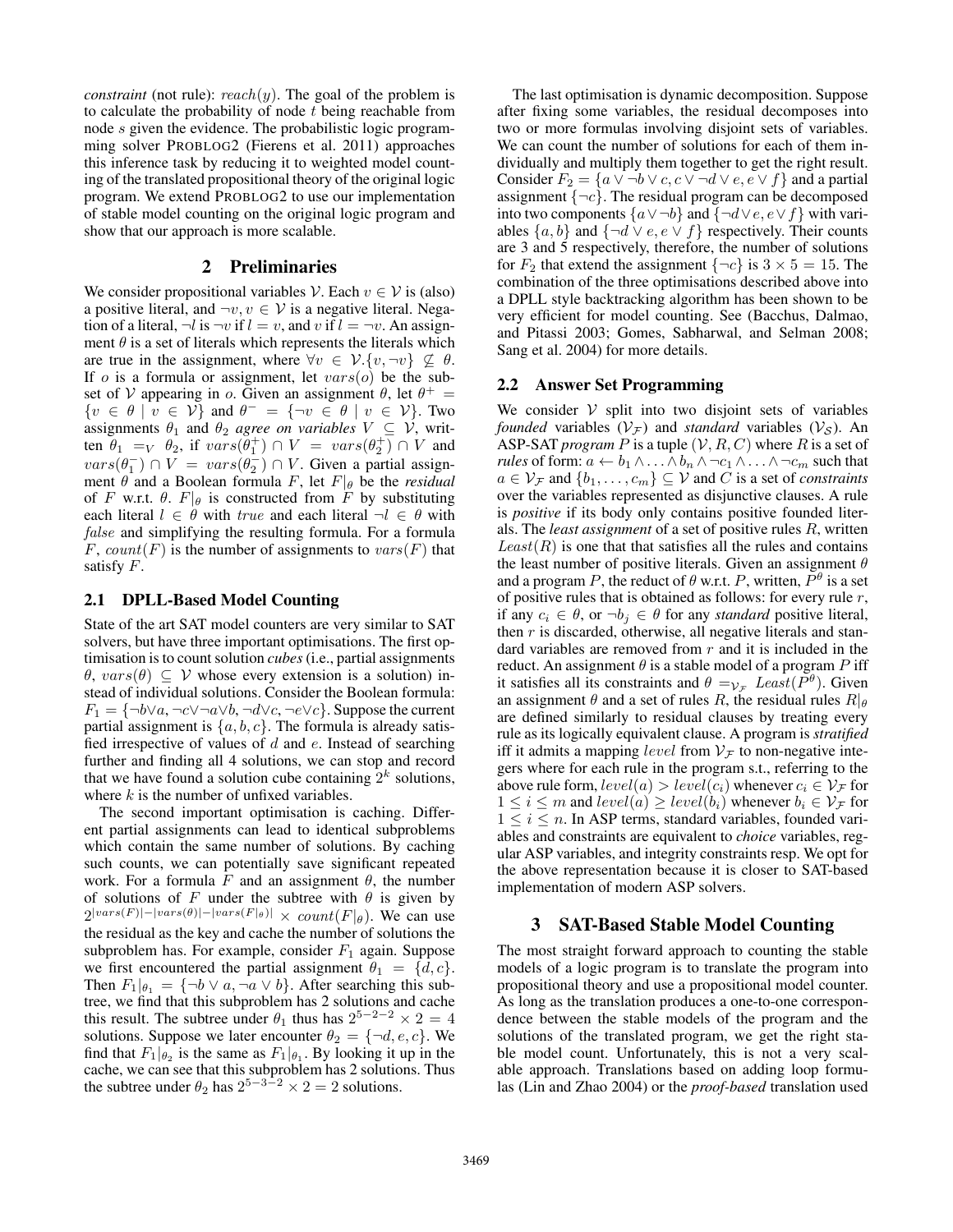in PROBLOG2 (Fierens et al. 2011) require the addition of an exponential number of clauses in general (see (Lifschitz and Razborov 2006) and (Vlasselaer et al. 2014) respectively). Polynomial sized translations based on *level rankings* (Janhunen 2004) do exist, but do not produce a one to one correspondence between the stable models and the solutions and thus are inappropriate for stable model counting.

Current state of the art SAT-based ASP solvers do not rely on a full translation to SAT. Instead, they rely on lazy unfounded set detection. In such solvers, only the rules are translated to SAT. There is an extra component in the solver which detects unfounded sets and lazily adds the corresponding loop formulas to the program as required (Gebser, Kaufmann, and Schaub 2012). Such an approach is much more scalable for solving ASP problems. However, it cannot be naively combined with a standard SAT model counter algorithm. This is because the SAT model counter requires the entire Boolean formula to be available so that it can check if all clauses are satisfied to calculate the residual program. However, in this case, the loop formulas are being lazily generated and many of them are not yet available to the model counter. Naively combining the two can give the wrong results, as illustrated in the next example.

Example 1. *Consider a program* P<sup>1</sup> *with founded variables*  ${a, b}$ *, standard variables*  ${s}$  *and rules:*  ${a \leftarrow b, b \leftarrow a}$  $a, a \leftarrow s$ . There are only two stable models of the pro*gram*  $\{a, b, s\}$  *and*  $\{\neg a, \neg b, \neg s\}$ *. If our partial assignment* is  $\{a, b\}$ , then the residual program contains an empty the*ory which means that the number of solutions extending this assignment is* 2 *(or* 2 |{s}|*). This is clearly wrong, since*  ${a, b, \neg s}$  *is not a stable model of the program.* 

*Now consider*  $P_2$  *which is equal to*  $P_1$  *with these additions: founded variable* c*, standard variables* {t, u} *and two rules:*  $c \leftarrow a \land t$  *and*  $b \leftarrow u$ *. Consider the partial assignment* {u, a, b, s}*, the residual program has only one rule:*  $c \leftarrow t$ *. It has two stable models,*  $\{c, t\}$  *and*  $\{\neg c, \neg t\}$ *. Now, with the partial assignment*  $\{\neg u, a, b\}$ *, we get the same residual program and the number of solutions should be:*  $2 \times 2^{|\{s\}|} = 4$  which is wrong since s cannot be false in or*der for* a, *b to be true when* u *is false, i.e.*,  $\{\neg u, c, t, a, b, \neg s\}$ *and*  $\{\neg u, \neg c, \neg t, a, b, \neg s\}$  *are not stable models of*  $P_2$ *.* 

In order to create a stable model counter which can take advantage of the scalability of lazy unfounded set detection, we need to do two things: 1) identify the conditions for which the ASP program is fully satisfied and thus we have found a cube of stable models, 2) identify what the residual of an ASP program is so that we can take advantage of caching and dynamic decomposition.

# 3.1 Searching on Standard Variables for Stratified Programs

The first strategy is simply to restrict the search to standard variables. If the program is stratified, then the founded variables of the program are functionally defined by the standard variables of the program. Once the standard variables are fixed, all the founded variables are fixed through propagation (unit propagation on *rules* and the unfounded set propagation). It is important in this approach that the propagation on the founded variables is only carried out on the rules of the program, and not the constraints. Constraints involving founded variables should only be *checked* once the founded variables are fixed. The reader can verify that in Example 1, if we decide on standard variables first, then none of the problems occur. E.g., in  $P_1$ , if s is fixed to either true or false, then we do not get any wrong stable model cubes. Similarly, in  $P_2$ , if we replace the second assignment with  $\{\neg u, s\}$  which propagates  $\{a, b\}$ , we still get the same residual program, but in this case, it is correct to use the cached value. Note that stratification is a requirement for all probabilistic logic programs under the distribution semantics (Sato 1995). For such programs given an assignment to standard variables, the well-founded model of the resulting program is the unique stable model.

# 3.2 Modifying the Residual Program

In ASP solving, it is often very useful to make decisions on founded variables as it can significantly prune the search space. For this reason, we present a more novel approach to overcome the problem demonstrated in Example 1.

The root problem in Example 1 in both cases is the failure to distinguish between a founded variable being true and being *justified*, i.e., can be inferred to be true from the rules and current standard and negative literals. In the example, in  $P_1$ , a and b are made true by search (and possibly propagation) but they are not justified as they do not necessarily have externally supporting rules (they are not true under stable model semantics if we set  $\neg s$ ). In ASP solvers, this is not a problem since the existing unfounded set detection algorithms guarantee that in *complete* assignments, a variable being true implies that it is justified. This is not valid for *partial* assignments, which we need for counting stable model cubes. Next, we show that if we define the residual rules (not constraints) of a program in terms of justified subset of an assignment, then we can leverage a propositional model counter augmented with unfounded set detection to correctly compute stable model cubes of a program. In order to formalize and prove this, we need further definitions.

Given a program  $P = (\mathcal{V}, R, C)$  and a partial assignment  $\theta$ , the *justified assignment*  $JA(P, \theta)$  is the subset of  $\theta$ that includes all standard and founded negative literals plus all the positive founded literals implied by them using the rules of the program. More formally, let  $J_0(\theta) = \theta^- \cup \{v \in$  $\theta|v \in V_{\mathcal{S}}\}$ . Then,  $JA(P, \theta) = J_0(\theta) \cup \{v \in V_{\mathcal{F}} | v \in \theta, v \in V_{\mathcal{S}}\}$  $Least(R|_{J_0(\theta)})\}.$ 

**Definition 1.** *Given a program*  $P = (\mathcal{V}, R, C)$  *and a partial assignment*  $\theta$ *, let*  $J = JA(P, \theta)$  *and*  $U = vars(\theta) \setminus vars(J)$ *. The justified residual program of P, w.r.t.*  $\theta$  *is written*  $P|_{\theta}^{j}$ *and is equal to*  $(W, \hat{S}, D)$  *where*  $S = R|_J$ ,  $D = C|_b$   $\cup$  ${u|u \in \hat{U}}$  *and*  $\hat{W} = vars(S) \cup vars(D)$ *.* 

Example 2. *Consider a program* P *with founded variables*  ${a, b, c, d, e, f}$ *, standard variables*  ${s, t, u, x, y, z}$  *and the following rules and constraints:*

$$
a \leftarrow b. \quad c \leftarrow d. \quad e \leftarrow \neg f. \quad \neg s \vee \neg tb \leftarrow a. \quad d \leftarrow u. \quad f \leftarrow \neg e. \quad a \vee ba \leftarrow s. \quad f \vee xb \leftarrow t.
$$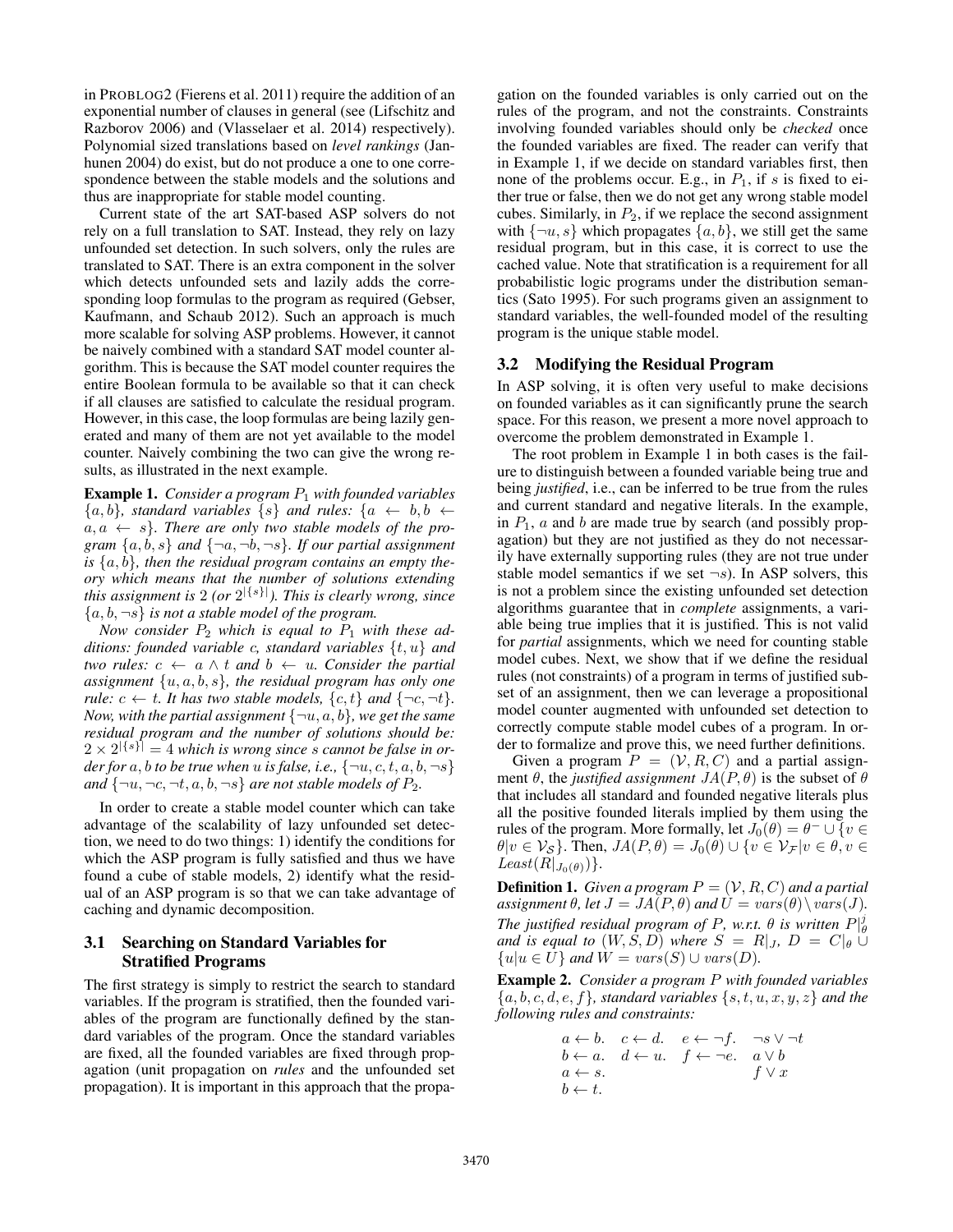*Let*  $\theta = \{a, b, d, u, \neg e, c, f\}$ *. Then,*  $J_0(\theta) = \{u, \neg e\}$  *and*  $JA(P, \theta) = J_0(\theta) \cup \{d, f, c\}$ *. The justified residual program w.r.t.* θ *has all the rules in the first column and has the constraints:*  $\{\neg s \lor \neg t, a, b\}$ *.* 

**Theorem 1.** *Given an ASP-SAT program*  $P = (\mathcal{V}, R, C)$ and a partial assignment  $\theta$ , let  $P|_\theta^j = (W, S, D)$  be denoted *by* Q. Let the remaining variables be  $V_r = V \setminus (W \cup vars(\theta))$ *and* π *be a complete assignment over* W*. Assume any founded variable for which there is no rule in* S *is false in* θ*.*

- *1. If*  $\pi$  *is a stable model of Q, then for any assignment*  $\theta_r$ *over the remaining variables,*  $\theta \cup \pi \cup \theta_r$  *is a stable model of* P*.*
- *2. For a given assignment*  $\theta_r$  *over remaining variables, if*  $\theta \cup \pi \cup \theta_r$  *is a stable model of P, then*  $\pi$  *is a stable model of* Q*.*

Corollary 2. *Let the set of rules and constraints of* Q *decompose into* k *ASP-SAT programs* Q<sup>1</sup> =  $(W_1, S_1, D_1), \ldots, Q_k = (W_k, S_k, D_k)$  where  $W_i =$  $vars(S_i)$  ∪  $vars(D_i)$  *s.t. for any distinct i, j in* 1...*k*,  $W_i \cap W_j = \emptyset$ . Let the remaining variables be:  $V_r =$  $\mathcal{V} \setminus (W_1 \cup \ldots \cup W_k \cup vars(\theta))$  *and let*  $\pi_1, \ldots, \pi_k$  *be complete assignments over*  $W_1, \ldots, W_k$  *respectively.* 

- *1.* If  $\pi_1, \ldots, \pi_k$  are stable models of  $Q_1, \ldots, Q_k$  resp., then *for any assignment*  $\theta_r$  *over the remaining variables,*  $\theta \cup$  $\pi_1 \cup \ldots \cup \pi_k \cup \theta_r$  *is a stable model of P.*
- *2. For a given assignment*  $\theta_r$  *over remaining variables, if*  $\theta \cup \pi_1 \cup \ldots \cup \pi_k \cup \theta_r$  *is a stable model of P, then*  $\pi_i$  *is a stable model of*  $Q_i$  *for each*  $i \in 1 \ldots k$ *.*

The first part of Theorem 1 shows that we can solve the justified residual program independently (as well as cache the result) and extend any of its stable model to a full stable model by assigning any value to the remaining variables of the original program. The second part of the theorem establishes that any full stable model of the original program is counted since it is an extension of the stable model of the residual program. The corollary tells us that if the justified residual program decomposes into disjoint programs, then we can solve each one of them independently, and multiply their counts to get the count for justified residual program.

Example 3. *In Example 2, the justified residual program has only two stable models:*  $\pi_1 = \{s, a, b, \neg t\}$  *and*  $\pi_2 =$ {t, a, b, ¬s}*. It can be verified that the only stable assignments extending*  $\theta$  *of*  $P$  *are*  $\theta \cup \pi_1 \cup \theta_{xyz}$  *and*  $\theta \cup \pi_2 \cup \theta_{xyz}$ *where*  $\theta_{xyz}$  *is any assignment on the standard variables* x, y, z*. Therefore, the total number of stable models below* θ  $i s \ 2 \times 2^{|\{x,y,z\}|} = 16.$ 

*Now say we have another assignment*  $\theta' =$  ${a, b, c, d, u, e, \neg f, x}$ *. It can be seen that it produces the same justified residual program as that produced by* θ *for which we know the stable model count is* 2*. Furthermore, the set of remaining variables is* {y, z}*. Therefore, the number of stable assignments below*  $\theta'$  *is*  $2 \times 2^{|\{y,z\}|} = 8$ *.* 

In order to convert a model counter to a stable model counter, we can either modify its calculation of the residual program as suggested by Theorem 1, or, we can modify the actual program and use its *existing* calculation in a way that residual of the modified program correctly models the *justified* residual program. Let us describe one such approach and prove that it is correct. We post a copy of each founded variable and each rule such that the copy variable only becomes true when the corresponding founded variable is justified. More formally, for each founded variable  $v$ , we create a standard variable  $v'$ , add the constraint  $\neg v' \vee v$ , and for each rule  $a \leftarrow f_1 \wedge \ldots \wedge s n_1 \wedge \ldots \wedge s n_m$  where each  $f_i$  is a positive founded literal and each  $sn_i$  is a standard or negative literal, we add the clause  $a' \vee \neg f'_1 \vee \dots \neg f'_n \vee \neg sn_1 \vee \dots \vee \neg sn_m$ . Most importantly, we do not allow search to take decisions on any of these introduced copy variables. Let this transformation of a program P be denoted by  $\mathit{copy}(P)$ .

We now show that it is correct to use the above approach for stable model counting. For the following discussion and results, let  $P = (\nu, R, C)$  be an ASP-SAT program,  $copy(P) = (W, R, D)$  be denoted by Q. Let  $\pi$ ,  $\pi_1$ ,  $\pi_2$  be assignments over W and  $\theta$ ,  $\theta_1$ ,  $\theta_2$  be their projections over non-copy variables (V). Let  $Q|_{\pi}$  (similarly for  $\pi_1$ ,  $\pi_2$ ) be a shorthand for  $(vars(R|_{\theta}) \cup vars(D|_{\theta}), R|_{\theta}, D|_{\theta})$ . The results assume that assignments  $\pi$ ,  $\pi_1$ ,  $\pi_2$  are closed under unit propagation and unfounded set propagation, i.e., both propagators have been run until fixpoint in the solver.

To prove the results, we define a function  $\pi r j$  that takes the copy program Q and  $\pi$  and maps it to the justified residual program w.r.t. to the projection of that  $\pi$  on noncopy variables and then argue that  $Q|_{\pi}$  correctly models the justified residual program. Formally,  $\text{prj}(Q, \pi)$  is an ASP-SAT program  $P' = (\nu', R', C')$  constructed as follows. Add every constraint in  $D|_{\pi}$  that does not have a copy variable in C'. For every constraint  $v' \vee \neg f'_1 \vee \dots \neg f'_n \vee \neg sn_1 \vee \dots \vee$  $\neg sn_m$  in  $D|_{\pi}$ , add the rule  $v \leftarrow f_1 \wedge \ldots \wedge f_n \wedge sn_1 \wedge \ldots \wedge sn_m$ in  $R'$ . Let U be the set of founded variables v such that v is true but  $v'$  is unfixed in  $\pi$ . For every  $v$  in  $U$ , add the constraint v in C'. Define  $V'$  as variables of  $R'$  and C'. Proposition 3 proves that we cannot miss any stable model of the original program if we use the copy approach.

#### Proposition 3. *If* π *cannot be extended to any stable model of*  $Q$ , then  $\theta$  *cannot be extended to any stable model of*  $P$ *.*

Theorem 4 establishes that we can safely use  $Q|_{\pi}$  to emulate the justified residual program  $P_{\theta}^{j}$ . Corollary 5 says that if we detect a stable model cube of  $\ddot{Q}|_{\pi}$ , then we also detect a stable model cube of the same size for the justified residual program. This corollary and Proposition 3 prove that the stable model count of the actual program is preserved.

**Theorem 4.**  $P|_{\theta}^{j} = prj(Q, \pi)$ .

**Corollary 5.** *If*  $Q|_{\pi}$  *has no rules or constraints and there* are  $k$  unfixed variables, then  $\theta$  is a stable model cube of  $P|_\theta^j$ of size  $2^k$ .

The next two corollaries prove that the copy approach can be used for caching dynamic decomposition respectively.

**Corollary 6.** *If*  $Q|_{\pi_1} = Q|_{\pi_2}$ , then  $P|_{\theta_1}^j = P|_{\theta_2}^j$ .

**Corollary 7.** *If*  $Q|_{\pi}$  *decomposes into k disjoint components*  $Q_1, \ldots, Q_k$ , then  $P|_\theta^j$  decomposes into k disjoint compo*nents*  $P_1, \ldots, P_k$  *such that*  $P_i = p r j(Q_i, \pi_i)$  *where*  $\pi_i$  *is projection of*  $\pi$  *on* vars $(Q_i)$ *.*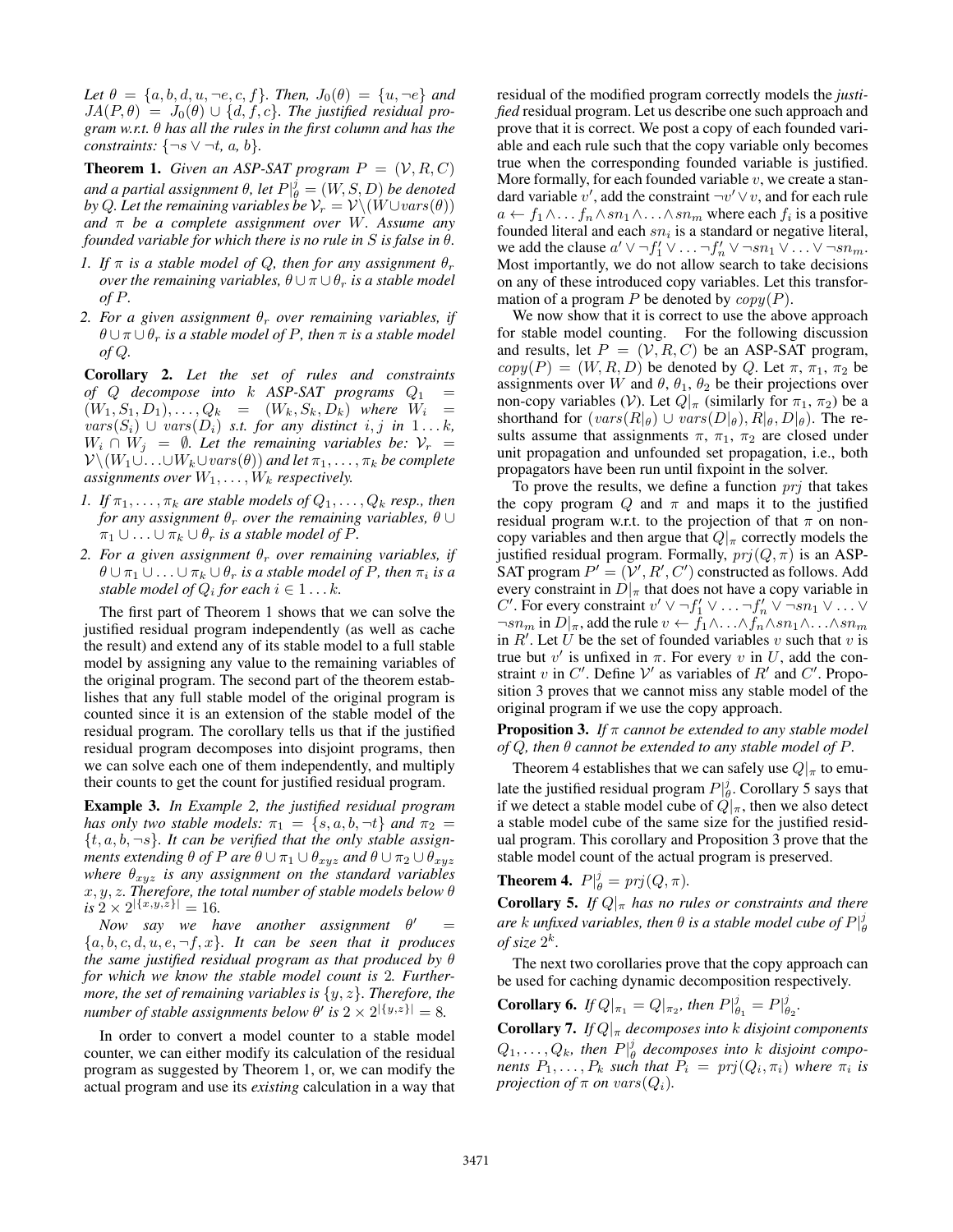

Figure 1: Execution of PROBLOG2

# 4 PROBLOG2 via Stable Model Counting

In this section, we describe how we apply stable model counting in the probabilistic logic programming solver PROBLOG2 (Fierens et al. 2013). A probabilistic logic program is a collection of mutually independent *random* variables each of which is annotated with a probability, *derived* variables, *evidence* constraints and rules for the derived variables. The *distribution semantics* (Sato 1995) says that for a given assignment over the random variables, the values of the derived variables is given by the well-founded model. Furthermore, the *weight* of that world is equal to the product of probabilities of values of the random variables. In our setting, it is useful to think of random variables, derived variables, evidence constraints, and rules as standard variables, founded variables, constraints and rules respectively. PROBLOG2 handles various inference tasks, but the focus of this paper is computing the marginal probability of query atoms given evidence constraints. The probability of a query atom is equal to the sum of weights of worlds where a query atom and evidence are satisfied divided by the sum of weights of worlds where the evidence is satisfied.

Figure 1 shows the execution of a PROBLOG2 program. The input is a non-ground probabilistic logic program which is given to the grounder that cleverly instantiates only parts of the program that are relevant to the query atoms, similar to how *magic set transformation* (Bancilhon et al. 1985) achieves the same goal in logic programming. The ground program and the evidence is then converted to CNF using the proof based encoding that we discussed earlier. This CNF is passed on to a *knowledge compiler* like DSHARP (Muise et al. 2012). DSHARP is an extension of SHARPSAT (Thurley 2006) where the DPLL-style search is recorded as d-DNNF. The d-DNNF produced by the knowledge compiler is given to the parser of PROBLOG2 along with the ground queries and probabilities of the random variables. The parser evaluates the probability of each query by crawling the d-DNNF as described in (Fierens et al. 2013).

Our contribution is in the components in the dotted box in Figure 1. We have implemented stable model counting by extending the propositional model counter SHARPSAT as described in the previous section. Since SHARPSAT is part of the knowledge compiler DSHARP, our extension of SHARPSAT automatically extends DSHARP to a stable model knowledge compiler. The CNF conversion component in PROBLOG2 chain is replaced by a simple processing of the ground program and evidence to our desired input format. In the first approach where the search is restricted to standard variables, the evidence needs to be passed on to our

stable model counter which posts a nogood (the current assignment of standard variables) each time an evidence atom is violated. In approach given in Section 3.2, however, we post each evidence as a unit clause, much like PROBLOG2 does in its CNF conversion step. Including evidence in constraints in the second approach is safe since our residual program relies on the justified assignment only, and propagation on founded literals that makes them true due to constraints does not change that. Outside the dotted box in the figure, the rest of the PROBLOG2 logic remains the same.

# 5 Experiments

We compare the two approaches based on implementation of unfounded set detection as explained in Section 3 against the proof based encoding of PROBLOG2. We use two well-studied benchmarks: SmokersFriends (Fierens et al. 2011) problem and the graph reliability problem (GraphRel) (Arora and Barak 2009) with evidence constraints.

In both problems, the graph is probabilistic. In GraphRel, the nodes are associated with probabilities while in SmokersFriends, the edges have probabilities. Naturally, for  $n$ nodes, the number of random variables is in  $O(n)$  and  $O(n^2)$  for GraphRel and SmokersFriends respectively. Due to this, GraphRel has significantly more loops per random variables in the dependency graph which makes it more susceptible to the size problems of eager encoding. We refer to the fixed search approach of Section 3.1 as AS-PROBLOGS and the proper integration of unfounded set detection through the use of copy variables of Section 3.2 as ASPROBLOG. All experiments were run on a machine running Ubuntu 12.04.1 LTS with 8 GB of physical memory and Intel(R) Core(TM) i7-2600 3.4 GHz processor.

Table 1 shows the comparison between PROBLOG2, AS-PROBLOG and ASPROBLOGS on GraphRel on random directed graphs. The instance is specified by  $N$ , the number of nodes, and  $P$ , the probability of an edge between any two nodes. The solvers are compared on the following parameters: time in seconds (Time), number of variables and clauses in the input program of DSHARP (V and  $C$  resp.), number of decisions  $(D)$ , average decision level of backtrack due to conflict or satisfaction  $(A)$ , the size in megabytes of the d-DNNF produced by DSHARP  $(S)$ , and for ASPROBLOG and ASPROBLOGS, the number of loops produced during the search  $(L)$ . Each number in the table represents the median value of that parameter from 10 random instances of the size in the row. The median is only defined if there are at least (6) output values. A  $\rightarrow$  represents memory exhaustion or a timeout of 5 minutes, whichever occurs first. A '—' in columns Time,  $D$ ,  $A$ ,  $L$ ,  $S$  means that the solver ran out of memory but the grounding and encoding was done successfully, while a '—' in all columns of a solver means that it never finished encoding the problem. We show the comparison on three types of instances: small graphs with high density, medium graphs with high to medium density, and large graphs with low density.

Clearly ASPROBLOG and ASPROBLOGS are far more scalable than PROBLOG2. While PROBLOG2 requires less search (since it starts with all loop formulae encoded) the overhead of the eager encoding is prohibitive. For all solved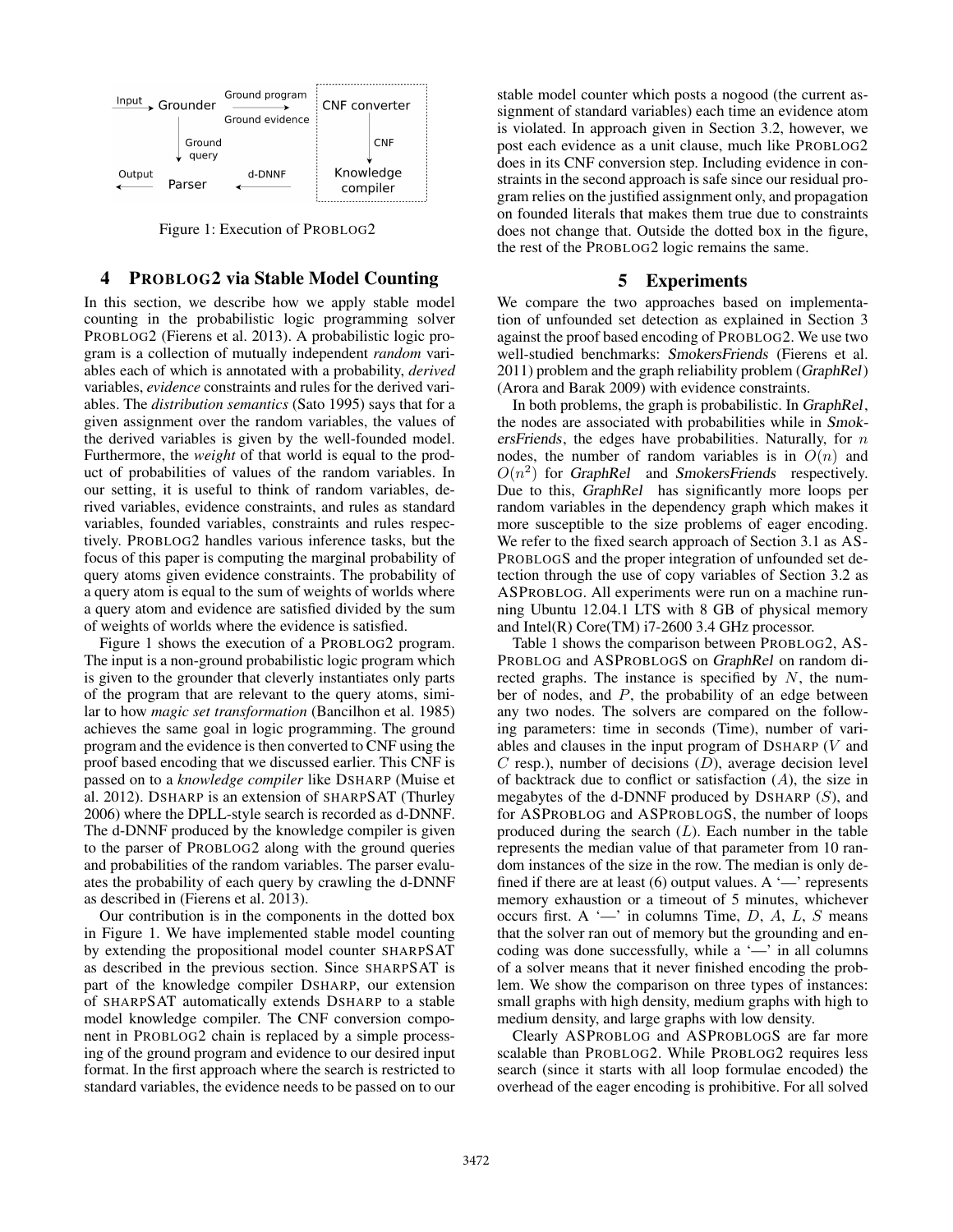| Instance      | PROBLOG2 |          |                     |       |                |   | ASPROBLOG     |         |               |                                                                 |                |     |                | ASPROBLOGS    |  |             |                                  |                |      |             |
|---------------|----------|----------|---------------------|-------|----------------|---|---------------|---------|---------------|-----------------------------------------------------------------|----------------|-----|----------------|---------------|--|-------------|----------------------------------|----------------|------|-------------|
| $N$ $P$       | Time     | V        |                     | $C$ D | $\overline{A}$ | S | Time          | $V_{-}$ | $\mathcal{C}$ | D                                                               | $\overline{A}$ | L   | $\overline{S}$ | Time          |  | $V \quad C$ | D                                | $\overline{A}$ | L    | S           |
| $10 \t 0.5$   | 11.33    | 2214     | 7065 199 7.68 1.21  |       |                |   | 1.08          |         | 72 226        | 233                                                             | 8.88           | 13  | .057           | 1.13          |  | 60 171      | 333                              | 8.75           | 124  | .10         |
| 11 0.5        | 115.75   | 6601     | 21899 353 8.61 7.62 |       |                |   | 1.11 86 283   |         |               |                                                                 | 382 9.76       | 23  | .10            | 1.12          |  | 73 216      | 354                              | 9.38           | 107  | .10         |
| 12 0.5        |          | $-16210$ | 55244               |       |                |   | 1.20 101 348  |         |               |                                                                 | 675 10.81      | 21  | .19            | 1.32 87 267   |  |             |                                  | 904 10.47      | 405  | .28         |
| 13 0.5        |          |          | $-59266$ 204293     |       |                |   | 1.41 117 414  |         |               |                                                                 | 1395 12.16     | 44  | .41            | 2.61 102 320  |  |             |                                  | 2737 11.33     | 1272 | 1.28        |
| 15 0.5        |          |          |                     |       |                |   | 2.05 142 514  |         |               |                                                                 | 3705 13.42     | 59  | 1.23           | 4.78 125 398  |  |             |                                  | 7542 12.88     | 2028 | 2.71        |
| $20\quad 0.5$ |          |          |                     |       |                |   | 31.82 246 966 |         |               | 83091 18.37                                                     |                | 189 | 38.11          |               |  |             | 82.21 224 757 143188 18.31 32945 |                |      | 62.02       |
| 25 0.25       |          |          |                     |       |                |   | 22.44 225 800 |         |               | 62871 18.70                                                     |                | 231 | 27.23          |               |  |             | 53.63 198 620 128534 19.55 41811 |                |      | 43.06       |
| 30 0.1        |          |          |                     |       |                |   |               |         | 3.71 168 468  |                                                                 | 7347 15.89     | 129 | 2.99           | 13.22 137 351 |  |             | 43968 19.31                      |                | 2833 | 10.40       |
| 31 0.1        |          |          | $-37992$ 115934     |       |                |   | 2.84 171 473  |         |               |                                                                 | 5054 15.06     | 52  | 2.23           | 12.67 140 356 |  |             | 19585 17.53                      |                | 1293 | 11.18       |
| 32 0.1        |          |          |                     |       |                |   | 7.93 185 528  |         |               | 17006 17.06                                                     |                | 173 | 7.75           |               |  |             | 35.97 153 398 108916 21.42       |                | 5405 | 32.10       |
| 33 0.1        |          |          |                     |       |                |   | 25.13 191 533 |         |               | 67929 18.49                                                     |                | 343 | 31.06          |               |  | $-157403$   |                                  |                |      |             |
| 34 0.1        |          |          |                     |       |                |   |               |         |               | 12.97 201 566 33338 19.41 155 14.66 112.27 165 429 324304 23.20 |                |     |                |               |  |             |                                  |                |      | 5502 124.21 |
| 35 0.1        |          |          |                     |       |                |   |               |         |               | 101.40 222 663 249512 21.78 1567 123.62                         |                |     |                |               |  | $-186,503$  |                                  |                |      |             |
| 36 0.1        |          |          |                     |       |                |   |               |         |               | 100.20 228 683 279273 21.41 1542 124.73                         |                |     |                |               |  | $-190518$   |                                  |                |      |             |
| 37 0.1        |          |          |                     |       |                |   |               |         |               | 65.86 227 659 159056 20.55 658 77.57                            |                |     |                |               |  | $-188$ 499  |                                  |                |      |             |
| 38 0.1        |          |          |                     |       |                |   |               |         | $-240$ 712    |                                                                 |                |     |                |               |  | $-200,540$  |                                  |                |      |             |

Table 1: Comparison of PROBLOG2, ASPROBLOG, and ASPROBLOGS on the Graph Reliability problem



Figure 2: SmokersFriends with 31 random variables

instances, ASPROBLOG has the best running time and d-DNNF size, illustrating that the search restriction of AS-PROBLOGS degrades performance significantly. While the encoding for ASPROBLOGS is always smallest, the encoding with copy variables and rules of ASPROBLOG is not significantly greater, and yields smaller search trees and fewer loop formulae. It is clearly the superior approach.

Figure 2 compares the performance of PROBLOG2 and ASPROBLOG on SmokersFriends when the number of random variables is fixed to 31 and the problem size is increased. In the problem description, there are two sets of random variables, the stress and the influences variables. The first one exists for each person in the graph, while the latter exists for every edge in the graph. In our setting, for an instance with  $n$  persons, the number of *influences* random variables is equal to  $31 - n$ . The rest of the *influences* variables are fixed to true or false at run time. For the smallest instances of sizes 7 and 8, PROBLOG2 and ASPROBLOG have similar performance. For instances 9 to 12, PROBLOG2 does better than ASPROBLOG where the latter cannot solve instances 11 and 12 due to memory exhaustion. The reason is that the complete encoding in PROBLOG2 propagates better and the extra unfounded set check at each node in the search tree in ASPROBLOG does not pay off. But as the number of people increases and the number of probabilistic edges becomes less, the problem becomes easier for AS-PROBLOG but not for PROBLOG2. The reason is that by fixing the probabilistic edges, we are just left with  $n$  external rules, and many internal rules, making many founded variables logically equivalent to each other. In the last instance, the number of loop formulas required for the problem is only one! Our lazy approach benefits from this structure in the problem, while PROBLOG2 does not. Our experiments with the same range of instances but with number of random variables fixed to 33 and 35 show similar behaviour of PROBLOG2 and ASPROBLOG where initially, PROBLOG2 does better, followed by hard instances for both, and finally, ASPROBLOG detecting the structure and solving the last few instances in less than 2 seconds.

# 6 Conclusion

Stable model counting is required for reasoning about probabilistic logic programs with positive recursion in their rules. We demonstrate that the current approach of translating logic programs eagerly to propositional theories is not scalable because the translation explodes when there is a large number of recursive rules in the ground program. We give two methods to avoid this problem which enables reasoning about significantly bigger probabilistic logic programs.